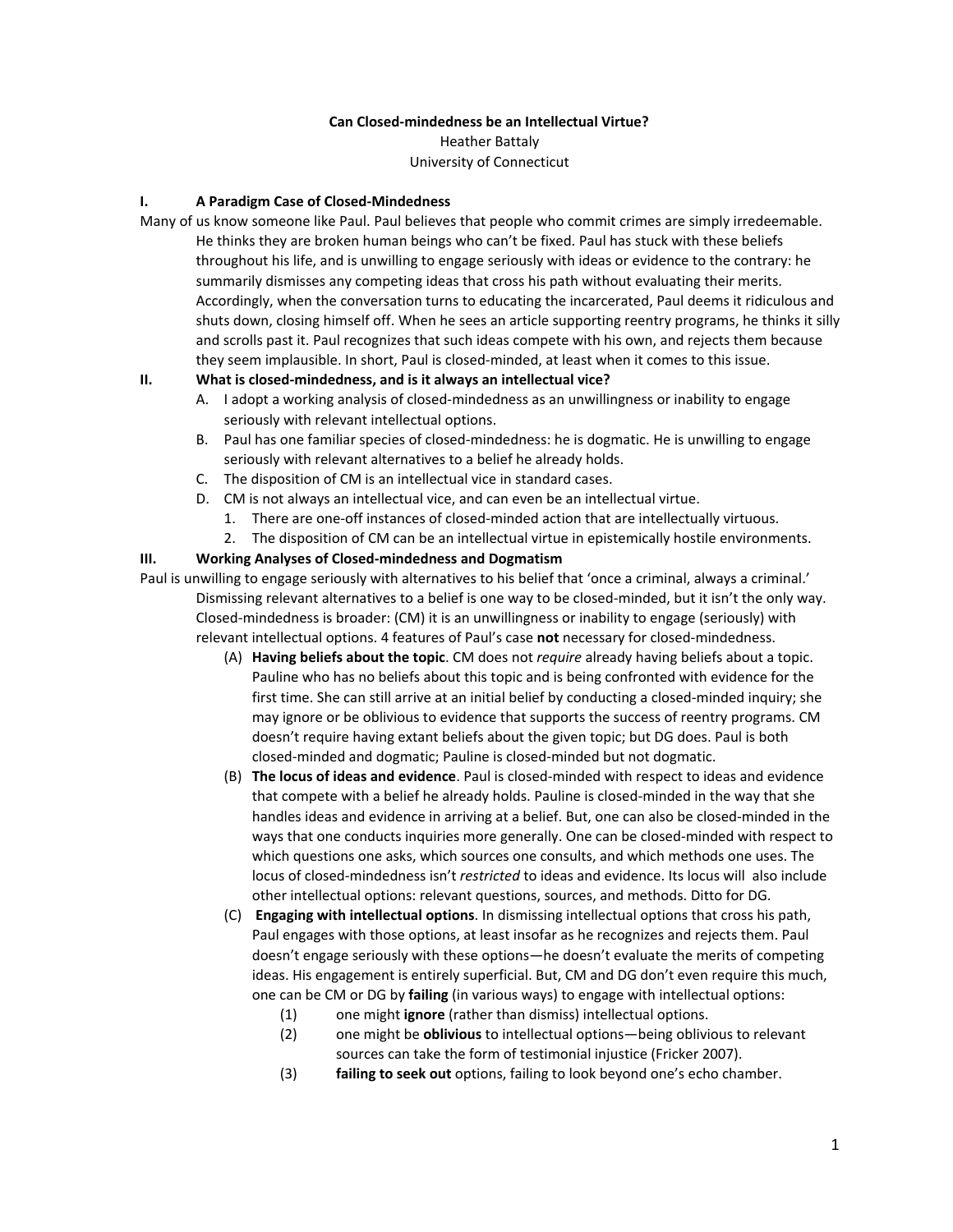- (D) **Unwillingness.** Paul is unwilling to engage seriously with relevant intellectual options. This willful refusal to engage (seriously) is required for dogmatism. But, it isn't required for the broader category of CM. One can be closed-minded by being unable, albeit willing, to engage with intellectual options.
	- (1) Our environments can make us closed-minded even when we don't want to be closed-minded!
		- (2) People who are unable to engage with intellectual options because of bad luck (in environments or constitutions) count as CM, though they won't be blameworthy (in voluntarist sense) for coming to possess CM. As an inability, CM can be an environmentally-produced impairment, or can result from a hard-wired impairment.
- (E) **Key point**: (CM) is an unwillingness or inability to engage (or engage seriously) with relevant intellectual options. Dogmatism is a sub-set of closed-mindedness: (DG) it is an unwillingness to engage (seriously) with relevant alternatives to a belief one already holds.
	- (1) the examples above feature beliefs that are false, one can also be closed-minded and dogmatic with respect to beliefs that are **true**.
	- (2) an agent's closed-mindedness might be restricted to a particular domain. She may have a **domain-specific disposition** to be closed-minded, but lack the **general disposition**. It is also possible for an agent to perform a closed-minded **action** as a one-off, without having a disposition to be CM.
	- (F) CM and DG are defined in terms of **relevant** intellectual options.
		- (1) What are the conditions on relevance? **Externalists**: relevant/irrelevant options are objectively likely/unlikely to be true. **Internalists**: options that the agent has good reason to believe are likely/unlikely to be true.
		- (2) Whether we are internalists or externalists, intellectual options like '2+2=5', 'The Holocaust never happened', and 'The earth is flat' will be *irrelevant* in ordinary environments—since these options are in fact false, and we believe reliably, and with good reason, that they are false. In ordinary environments we aren't closed-minded in ignoring these options b/c they aren't relevant.
- (3) **Pervasiveness condition**. The widespread presence or absence of an option in an environment suffices to make that option relevant or irrelevant. (a) **Against pervasiveness**. On the one hand, we have reason to think that the absence of an option in the agent's environment is not enough to make it irrelevant to her inquiry. Orwell: Ministry of Truth re-writes options, destroys facts that conflict w/party line. Arguably, the facts that it destroys are still relevant options for agents conducting inquiries. The epistemic environment in 1984 makes its subjects *more* closed-minded, not less. It doesn't *decrease* the number of relevant options; it makes them harder to access. (b) **For pervasiveness**. On the other hand, we have reason to think that the ubiquity of an option in an environment makes it relevant. Return to Oceania—an environment thoroughly polluted with 'alternative facts'. Arguably, the ubiquitous presence of such options makes them relevant to the agent's inquiry in the same way that the widespread presence of fake barns makes that option relevant. The option that a barn was fake wasn't relevant until one stumbled into fake barn country, where it became relevant and stayed relevant, even though the agent's beliefs—'That's a barn'—are true. Likewise, the option that 'ignorance is strength' wasn't relevant until one woke up in Oceania, where it became relevant and stayed relevant, even though the agent's beliefs—'Ignorance is not strength'—are true.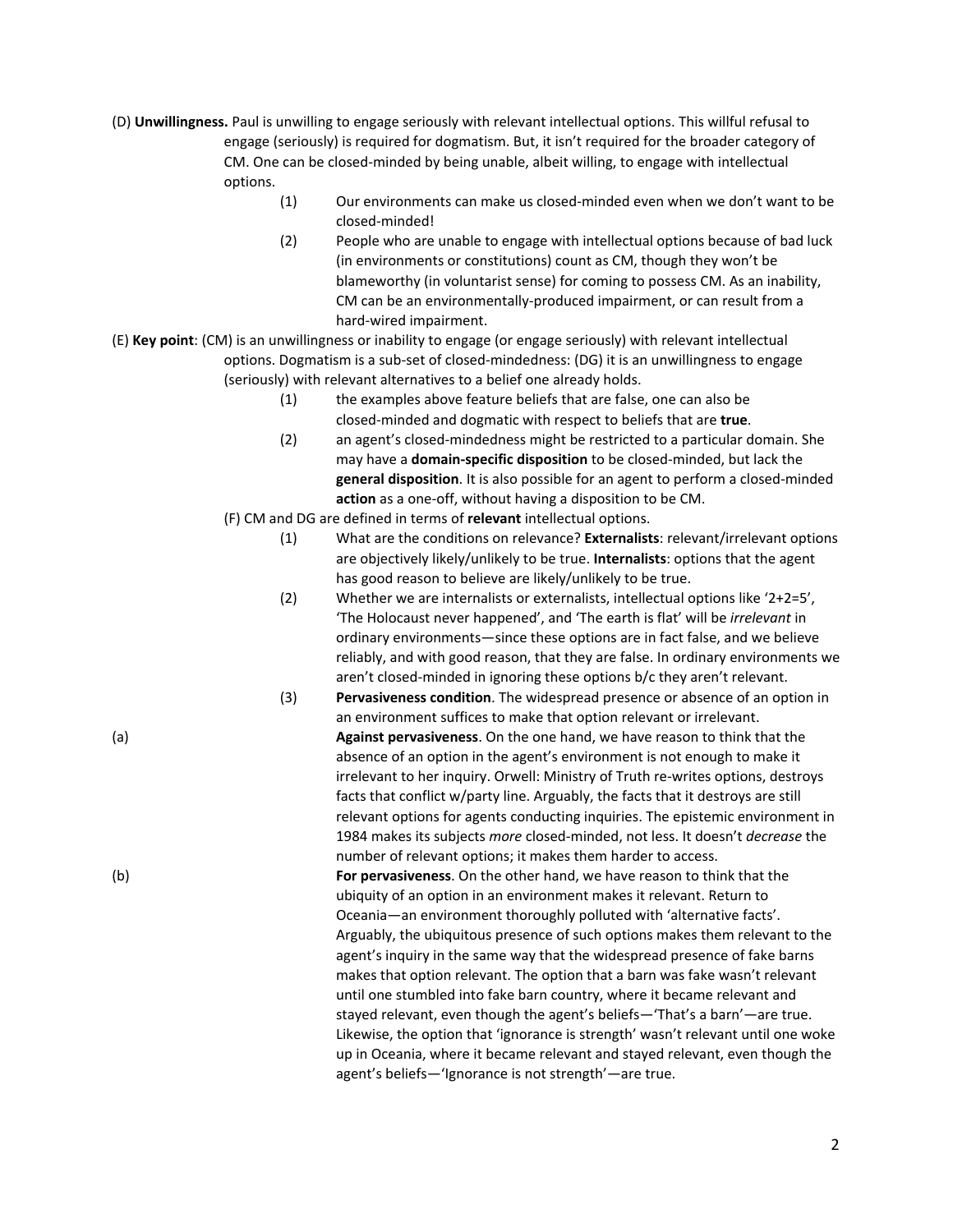(4) Key issue: in ordinary environments, options like 'The earth is flat',  $2+2=5'$ , and 'The Holocaust never happened' are not relevant; we aren't closed-minded in ignoring them. But, *if* the pervasiveness condition proves viable, then in epistemically hostile environments, options like '2+2=5' will be relevant, and we will be closed-minded in ignoring them.

### **IV. Intellectual Vices**

- A. Intellectual vices are cognitive dispositions that make us bad thinkers. There is more than one way for cognitive dispositions to make us bad thinkers; more than one kind of intellectual vice.
- B. **Effects-vices.** Cognitive dispositions produce a preponderance of bad epistemic effects (including, but not limited to, false beliefs), or prevent us from achieving good epistemic effects. Dispositions can be effects-vices whether or not they involve bad epistemic character.
- C. **Responsibilist-vices.** A disposition could also (or instead) involve bad epistemic character—bad epistemic motives and values—for which the agent is blameworthy.
- D. **Personalist-vices.** Involves bad epistemic character—bad epistemic motives and values—for which the agent is *not* blameworthy (in the voluntarist sense). E.g. indoctrinated Hitler youth.
- **E.** In standard cases like Paul's, CM is an intellectual vice. At a minimum, it meets the conditions for an effects-vice, and may also meet the conditions for a responsibilist-vice or a personalist-vice.

# **V. Closed-mindedness as an Effects-vice**

- A. **Bad epistemic effects for the closed-minded agent himself**.
	- (1) **Sustaining and strengthening false beliefs**. CM enables the agent who possesses it to sustain false beliefs that he already has. Paul's CM enables him to sustain a false belief. Similarly, in failing to look for sources outside our own epistemic bubbles, we may be sustaining false beliefs that we already have. Repeated agreement among 'friends' in our bubbles may even lead us to mistakenly strengthen our confidence in our beliefs.
	- (2) **Prevent the agent from acquiring true beliefs and knowledge**. Paul's CM prevents him from acquiring true beliefs about whether incarcerated people can change. Also: consider an agent who gets *all* of his news from Facebook, and who fails to look for *any* other relevant sources. If his feed exhibits gaps in news coverage, then his failure to seek out alternatives will prevent him from gaining true beliefs about some events.
	- (3) **Compound and expand an agent's extant system of false beliefs**. It can lead agents to **doxastically 'double-down**.' Samuel A. Cartwright, 19 th century white American doctor who believed that slaves lacked agency. When confronted with contrary evidence, (attempts to escape slavery), Cartwright 'doubled down': he judged escape attempts to be manifestations of a mental disorder peculiar to slaves, which he simply made up.
	- (4) Relatedly, CM can lead agents **to pursue irrelevant questions, projects, and inquiries**, and to waste their epistemic resources and amass epistemic opportunity costs. E.g., a dogmatic climate denier might set out to study the benefits of burning coal.

### B. **Bad epistemic effects for other agents.**

- (5) **Credibility deficit.** In being closed-minded with respect to sources, one might fail to see another agent as a source of knowledge when she is, assigning her a "credibility deficit." (Fricker 2007: 27) The harm done by a single instance of such CM may be ephemeral. But, CM can take the form of testimonial injustice, whereby the closed-minded agent systematically overlooks the credibility of women and people of color.
- (6) **Impede the development of intellectual virtues**. People whose credibility is repeatedly denied or overlooked, may come to doubt their own intellectual strengths. This can impede their ability to develop virtues like intellectual pride (they may under-own their strengths) and facilitate the vice of intellectual servility.
- (7) **Epistemic exclusion and obstruction**. CM that takes the form of testimonial injustice can also result in the exclusion of women and people of color from educational institutions, and obstruct their acquisition of knowledge.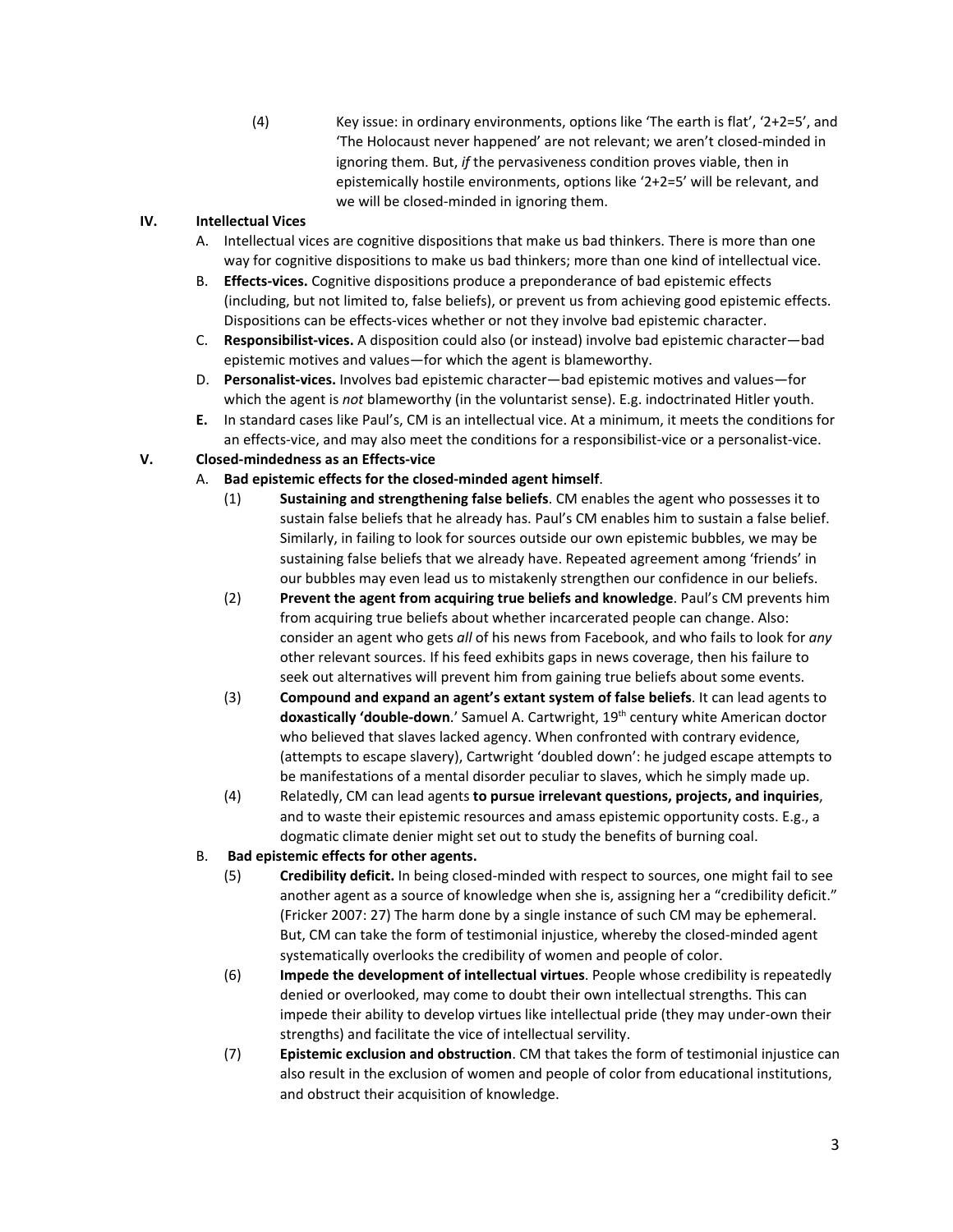- (8) **Credibility Excess**. The closed-minded agent who fails to look for sources outside his own epistemic bubble may also assign too *much* credibility to his 'friends'. He may see them as sources of knowledge when they are not.
- (9) **Epistemic Corruption**. CM agents who have the power to set the intellectual agenda for others—school boards, journalists, governmental agencies (EPA)—can create conditions that facilitate closed-mindedness in others. Kidd: their CM can be "epistemically corrupting": it can "encourage the development and exercise of epistemic vices."

### C. **Bad Epistemic Effects for the Environment**

- (10) **Epistemic pollution**. Closed-mindedness can lead to the intentional or unintentional pollution of the epistemic environment. Closed-minded agents who pursue irrelevant inquiries and do so sincerely, e.g., 'true believers' like Cartwright, can unintentionally disseminate falsehoods in their environments. Closed-minded agents who re-post the claims of their 'friends' without seeking independent corroboration, can likewise populate their feeds with unwitting falsehoods.
- (11) **Obfuscating truths and knowledge**. By inadvertently polluting their epistemic environments with false claims, these closed-minded agents may also be obfuscating truths and knowledge, making them harder to find.
- (12) **Pollution will be a matter of degree**: the wider the dissemination of falsehoods, the more polluted the environment; at extreme levels of saturation, polluted environments will be hostile.

# D. **Does the disposition of CM produce a** *preponderance* **of bad epistemic effects?**

- (1) In ordinary environments like ours, <sup>1</sup> the disposition of CM (usually) meets the conditions of an effects-vice. It leads to a heap of bad epistemic effects!
- (2) CM may even meet the conditions for an effects-vice when the belief one is being closed-minded about is *true*. Suppose I believe that my pet is well-behaved, and that this is true but doesn't constitute knowledge. In refusing to engage with relevant evidence to the contrary, I am ignoring options that are false. CM enables me to sustain a true belief. But, in ignoring these options I am not engaging with them seriously—I am not evaluating them on their merits. Accordingly, I may be sustaining a true belief while blocking my ability to gain knowledge or understanding. Here, too, CM may obstruct the acquisition of knowledge. Thus: Even at our most conservative, we can conclude that CM sometimes, perhaps often, fails to produce a preponderance of epistemic goods.

# VI. **Closed-mindedness as an Effects-Virtue: One-Off Instances of CM Actions in Ordinary Environments.**

- **(A) Is CM with respect to knowledge you already possess virtuous?** Sosa on Kripke's Dogmatism Paradox: "Once you know that p, you can deduce…that any evidence contrary to p would be misleading, whereas positive evidence would probably do you little good. After all, by hypothesis you already know that p! Given this, you should close your mind to any new potential evidence to the question whether p. If positive, the evidence will do little for you; if negative, it will harmfully pull you away from the truth, and may even cost you the knowledge that you have."<sup>2</sup>
	- **(1)** Does CM enable the agent to sustain her knowledge, and prevent her from devoting epistemic resources to relevant but ultimately misguided options? Do these instances of closed-minded action produce an overall preponderance of good epistemic effects?
	- **(2) The jury is still out**. Ignoring options that are relevant but misguided will prevent the agent from devoting resources to those options, thus freeing up those resources for more promising epistemic pursuits. It will also preserve her true belief that p. The question is whether it causes her to lose her knowledge that p. Cassam (ms) thinks it does, Fantl (2013)

 $1$  Whether an epistemic environment will be ordinary or hostile is a matter of degree. It is also possible for a single agent to occupy different epistemic environments, some of which are hostile and others of which are ordinary. I think that many of us in the contemporary US can still find some (relatively) ordinary environments to occupy, though this might take some looking and might be harder for some agents than others.

<sup>2</sup> Sosa. 2014. "Knowledge and Time: Kripke's Dogmatism Paradox and the Ethics of Belief" in Matheson and Vitz *The Ethics of Belief* OUP: 78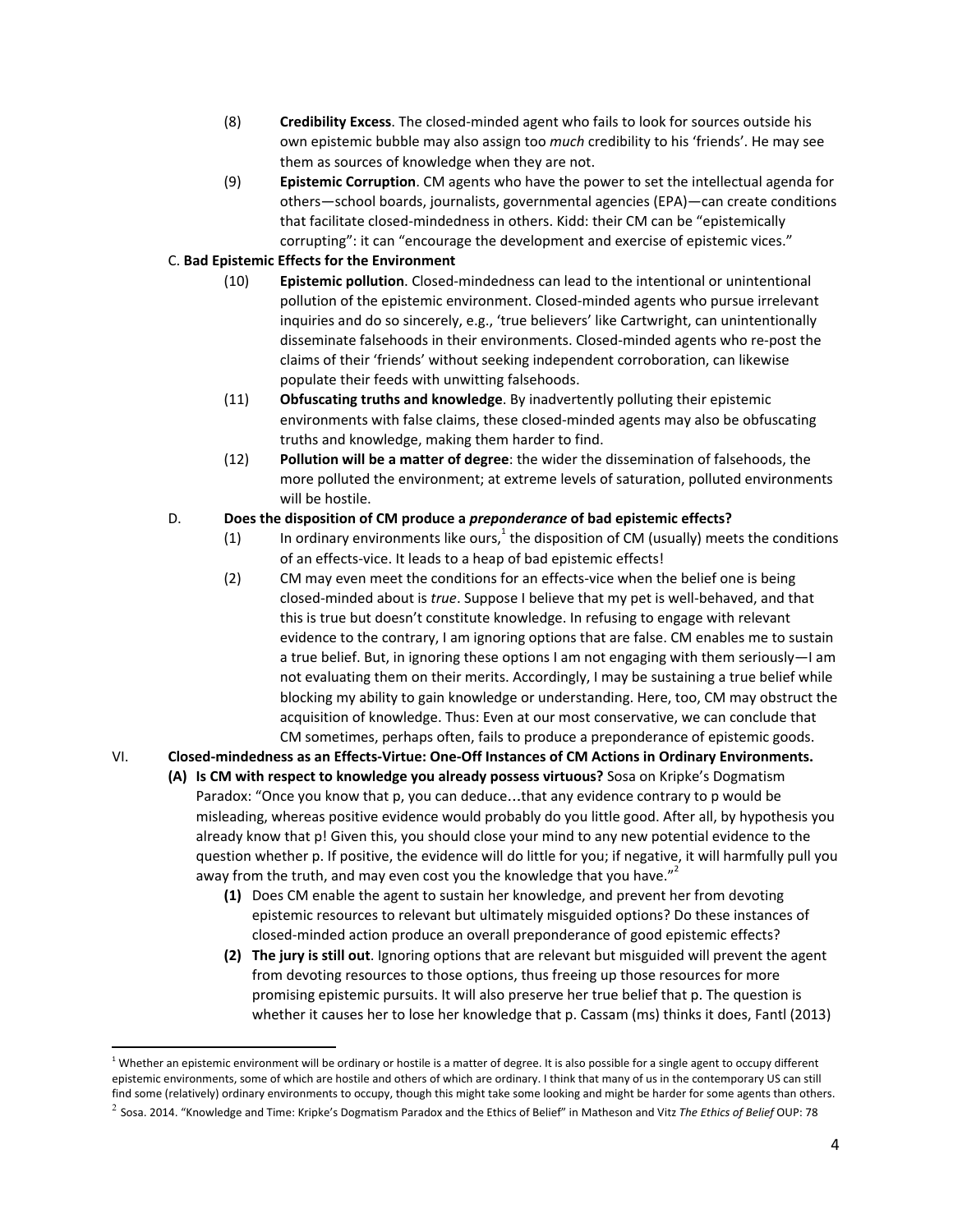thinks it doesn't, and Sosa (2014) takes the road between. Cassam: when an agent is confronted with relevant evidence against p, which she can't refute and closed-mindedly dismisses, she loses her justification for p and thus loses her knowledge. In direct contrast, Fantl: the agent can sometimes retain her knowledge that p when she dismisses a relevant counterargument that she can't refute. Sosa: the agent retains her animal knowledge that p, but is prevented from having reflective knowledge that p.

- **(3)** It is an open question as to whether CM wrt knowledge produces a *preponderance* of good epistemic effects. We can also conclude that *if* knowledge is lost rather than preserved, then CM with respect to knowledge won't be a clear advance on CM with respect to unjustified true belief (e.g., that my pet is well-behaved). And, so, if closed-mindedness with respect to unjustified true belief fails to produce a preponderance of good epistemic effects (as argued above), so will closed-mindedness with respect to knowledge.
- **(B) Might the closed-minded action of a group-member be virtuous**? Might it contribute to the production of epistemic goods by the group as a whole?
	- (1) **The jury is still out**. But, Hookway (2003: 189) is optimistic. Relatedly, it is worth considering whether a group composed entirely of closed-minded agents might produce a preponderance of epistemic goods. Morton (2014: 171) and Fricker are optimistic.
- **(C)** Think about the most recent article you wrote, or about what it took to actually start *writing* your dissertation. At some point, you likely ignored relevant options, in order to focus on developing your own answer—not because it was your own, but because it was *the answer*! Because you thought it was true. You stopped reading alternative views—you tuned them out. You knew that another article had just been published on your topic, but you ignored it, in an effort to make progress on the solution you thought was correct. According to (CM), this behavior is closed-minded.
	- (1) **There will be** *some* **cases where this produces a preponderance of good epistemic effects**; e.g., where researchers on the verge of a big discovery ignore relevant (but different) work that has just been published in order to push forward and successfully complete their own line of inquiry. They may even (causally) *need* to ignore that work in order to make their discovery. The goods produced are epistemic—the researchers produce knowledge. The method is epistemic—they push forward in their own inquiry. Their motives are epistemic—they are motivated to attain knowledge. So, the values in play are epistemic and not (not merely) pragmatic.
	- (2) Granted, some cases of ignoring relevant options will produce a preponderance of *merely* pragmatic goods, or moral goods, but not epistemic goods.
		- (a) When closed-mindedly avoiding inquiries into one's own health, and sustaining the false belief that one is fine, actually helps one heal.
		- (b) The graduating senior who waits until the last minute to write a term paper. He addresses only two sources, ignoring others and closing off his inquiry in order to meet the deadline.
		- (c) Tough case. Suppose I have promised a friend that I will make pavlova for her party tomorrow. Having never made it before, I read the recipes of 20 celebrity bakers. I ignore the remaining 10 mil recipes turned up by Google and close off my inquiry, in order to keep my promise and get the pavlova done.

#### **VII. The Disposition of CM as an Effects-Virtue in Hostile Environments**

Could the disposition of CV be a "burdened" virtue of sorts—a disposition that is only useful for surviving in environments that are hostile or oppressive? (Tessman 2005)

(1) Set-up: Assume, for the sake of argument, that the Pervasiveness condition on relevant options holds. The widespread presence of an intellectual option in an environment will suffice to make that option relevant. Suppose that an epistemically *hostile* environment is not minimally or moderately polluted, but extremely polluted—it is utterly saturated with intellectual options that are false or unreliable. Some of these options will be explicit statements ('ignorance is strength'), some will be unreliable sources (the dimwits in *Idiocracy*), some will be implicit norms (that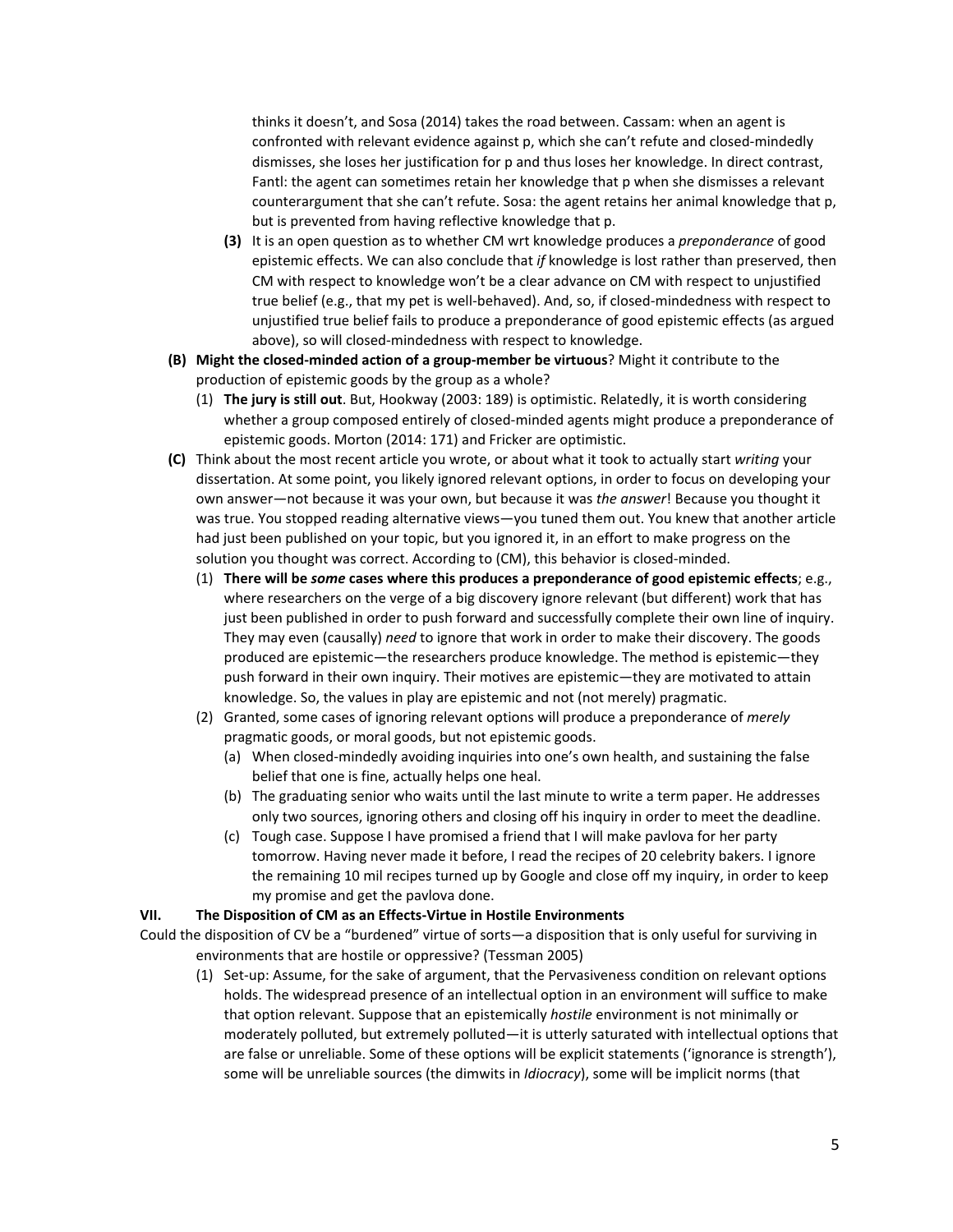discredit women and people of color as sources of knowledge). The pervasiveness condition renders these options *relevant*.

- (2) Question: So, **what is a knowledge-possessing agent to do when she wakes up in an epistemically hostile environment**? (Orwell's Oceania, Mike Judge's Idiocracy)
- (3) My proposal: **epistemically, she should be closed-minded**—she should be unwilling to engage seriously with relevant intellectual options that conflict with what she already knows. That is, if she knows that, e.g., '2+2=4', 'ignorance is not strength', and 'the earth is round,' then she should be unwilling to engage seriously with the options that, e.g., '2+2=5', 'ignorance is strength,' and 'the earth is flat.'
- (4) *Why* **should she be closed-minded? Because, in an epistemically hostile environment, CM is an effects-virtue.** When a knowledge-possessing agent is stuck in an epistemically hostile environment, surrounded by falsehoods, dimwits, and distractions, CM about options that conflict with what she knows will minimize the production of bad epistemic effects for *her*.
	- (a) First, it will enable her to sustain the true beliefs she already has. That is one good, and it is not insignificant—there is considerable risk of her coming to believe what the Ministry of Truth wants her to believe.
	- (b) Second, CM will prevent her from devoting epistemic resources to options that are relevant (due to pervasiveness) but misguided, and from amassing epistemic opportunity costs. It thus frees up those resources for more promising epistemic pursuits; it enables her to continue to pursue her own intellectual projects and options. That is a second good.
- (5) Some agents (members of non-dominant groups) don't have to imagine being in an epistemically hostile environment. They already live in one. CM might be an especially important resource for members of non-dominant groups. It will enable agents to hold onto their true beliefs, avert epistemic opportunity costs, pursue their own intellectual projects, ward off servility.
- (6) One important unanswered question: do closed-minded agents in epistemically hostile environments retain their knowledge? Hostile environments compound this problem because they are unsafe; i.e. they are environments in which any agent—closed-minded or not—could easily go wrong when revisiting her belief. In short, hostile environments may themselves rob an agent of knowledge. If so, can the agent somehow inoculate himself against this unsafe environment by being closed-minded? Alternatively, suppose the agent retains his knowledge despite his unsafe environment. Does his closed-mindedness then cause him to lose his knowledge? Whatever conclusions we draw, I submit that in epistemically hostile environments, the disposition of closed-mindedness still succeeds in minimizing bad epistemic effects for the agent himself, even if it doesn't produce an outright preponderance of good epistemic effects for the agent. In such environments, we may have to sacrifice knowledge in order to avoid even worse epistemic effects. Such is the power of hostile environments.
- (7) **Does the closed-mindedness of the knowledge-possessing agent minimize bad epistemic effects for** *other agents* **in the hostile environment**? One might worry that it does not: in order to minimize bad epistemic effects for deluded others (e.g. Idiocracy), the knowledge-possessing agent should be somewhat open-minded: even if she is ultimately unwilling to revise her *own* beliefs (2+2=4), she should still engage seriously with deluded or incompetent others and the options they endorse in an effort to change *their* minds.
- (8) In reply:
	- (a) by engaging seriously with the fabrications of the Ministry of Truth, or with the dimwits of the Idiocracy, the knowledge-possessing agent would be amassing epistemic opportunity costs for herself instead of making progress on her own intellectual projects. She would be sacrificing her own intellectual agenda, and for what? If deluded or incompetent others were unlikely or unable to be convinced, her sacrifice would be futile.
	- (b) in engaging seriously with deluded others and the fabrications they endorse, our knowledge-possessing agent might be **doing** *them* **a disservice**. She might be inflating their